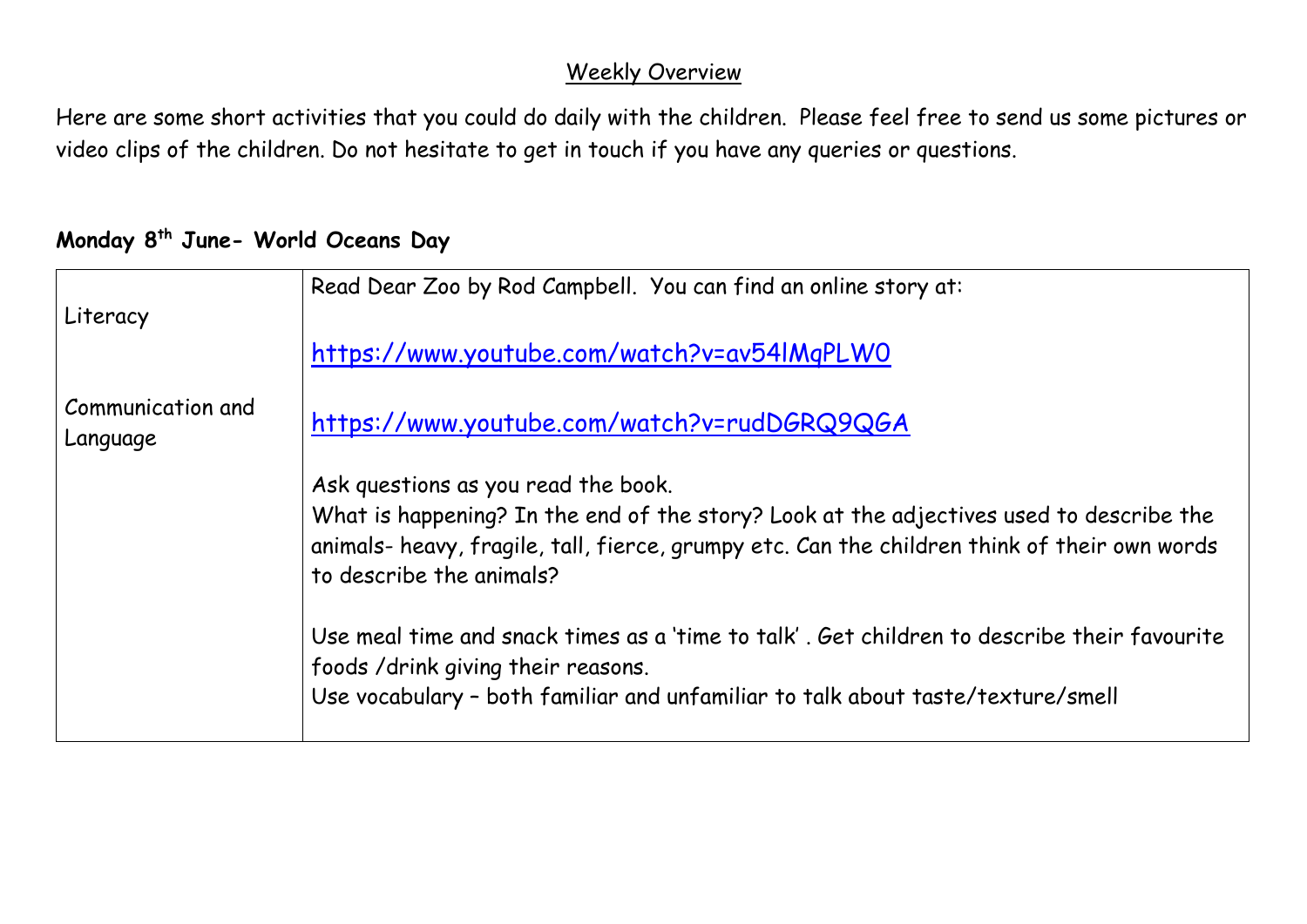|                                                  | Play Phase 1 Phonics game at Phonics Play                                                                                                                               |
|--------------------------------------------------|-------------------------------------------------------------------------------------------------------------------------------------------------------------------------|
|                                                  | (Username: march20<br>Password: home)                                                                                                                                   |
|                                                  | https://new.phonicsplay.co.uk/resources/phase/1                                                                                                                         |
| Maths                                            | https://www.twinkl.co.uk/go/resource/t-t-2547255-under-the-sea-prepositions-picture-<br>hotspots                                                                        |
|                                                  | Click on the link above. Can children use positional language to describe where the sea<br>creatures are.                                                               |
|                                                  | Box Hunt- Can you go around the house and find a box that different animals could fit into.<br>Can you find a box for a tiny mouse or a box large enough for a giraffe? |
| Physical, Social and<br>Emotional<br>Development | What pet do you have or would like to have? Can you draw or paint your pet or a pet that<br>you would like to have.                                                     |
|                                                  | Play Kims Memory Game- See sheet attached                                                                                                                               |
|                                                  |                                                                                                                                                                         |
|                                                  |                                                                                                                                                                         |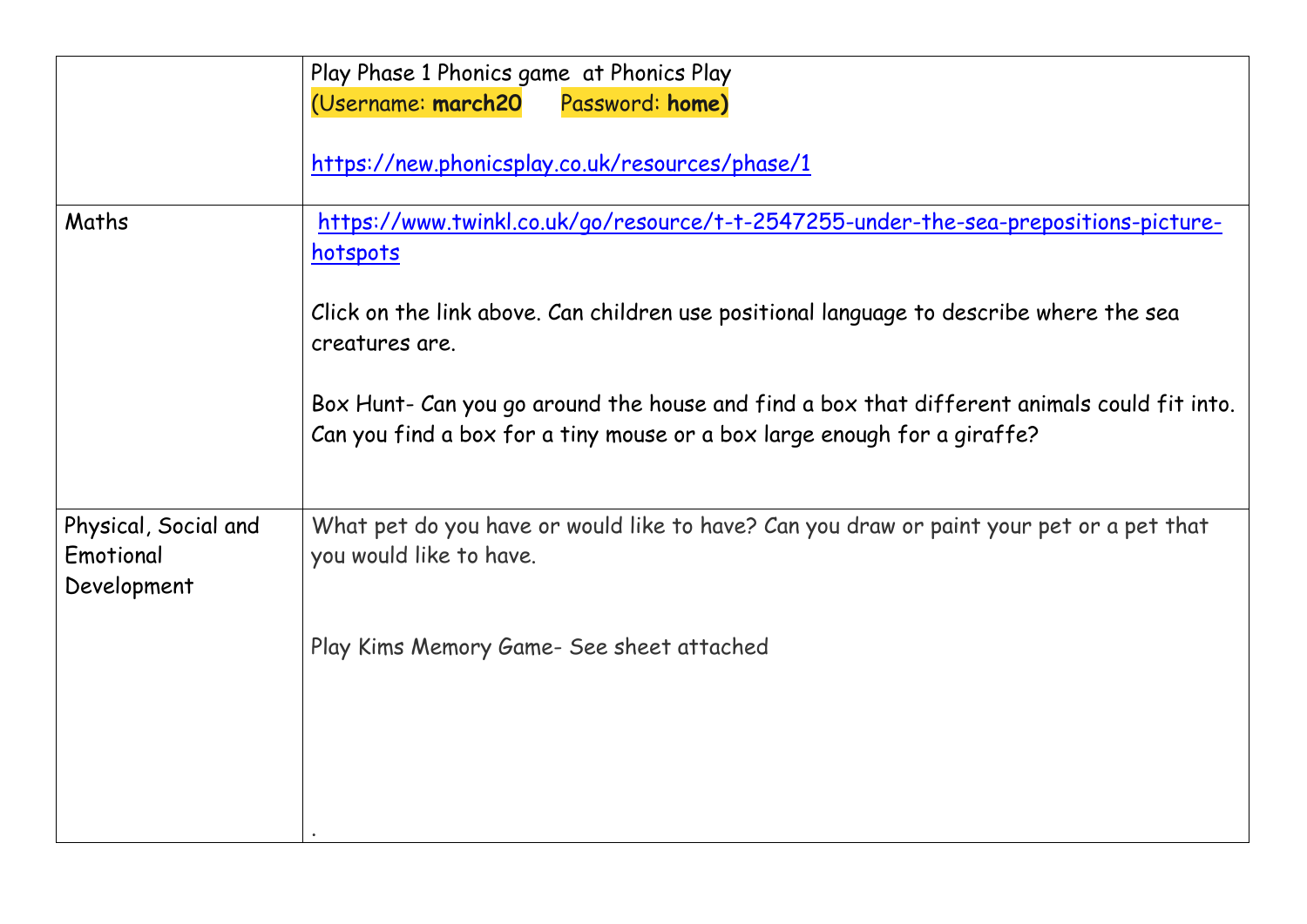| https://www.bbc.co.uk/teach/bring-the-noise/andys-raps-under-the-sea/z4hwgwx/                                                                                                  |
|--------------------------------------------------------------------------------------------------------------------------------------------------------------------------------|
| Watch and create your own dance to the rap. Can the adult record your dance and send it<br>to the teachers to look at?                                                         |
| Using 2 empty kitchen/toilet rolls, make your binoculars to help you go on a<br>pretend safari/animal hunt in the garden (See picture for ideas)                               |
| Handprint animals (See picture) Using your handprints, can you paint your own<br>handprint animals. How many can you paint?                                                    |
| Juml Modelling- Collect empty boxes, yoghurt pots, empty cartons etc-<br>Anything the adults have finished using- Using whatever you can, create an<br>animals of your choice. |
| https://www.youtube.com/watch?v=LhYtcadR9nw<br>Join in with Cosmic yoga. Its all about Squish the fish.                                                                        |
|                                                                                                                                                                                |